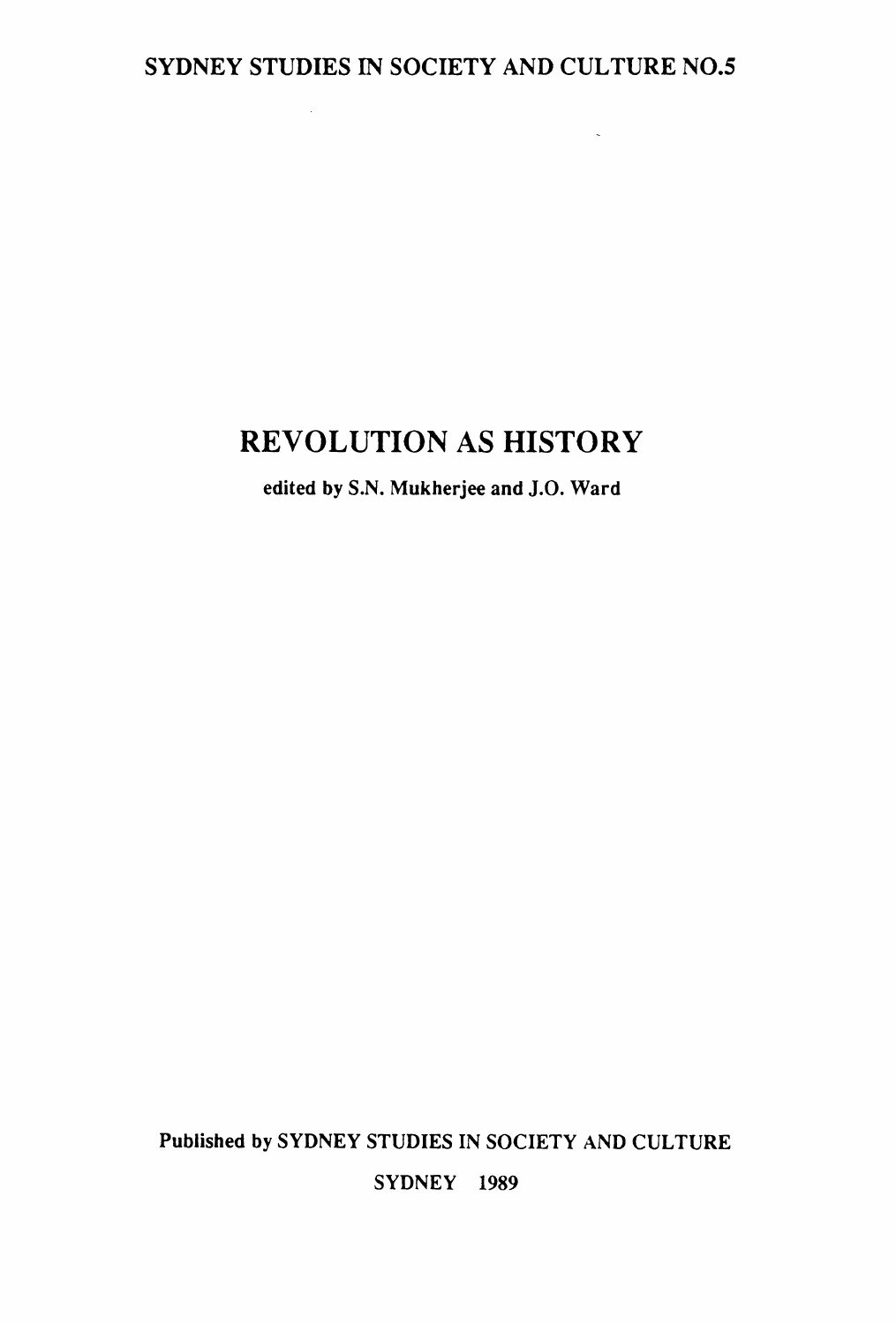Published 1989 by the Sydney Association for Studies in Society and Culture

Copyright 1989 The Sydney Association for Studies in Society and Culture

ISBN 0-86758-400-9 ISSN 0812-6402

Printed by Sydney University Printing Service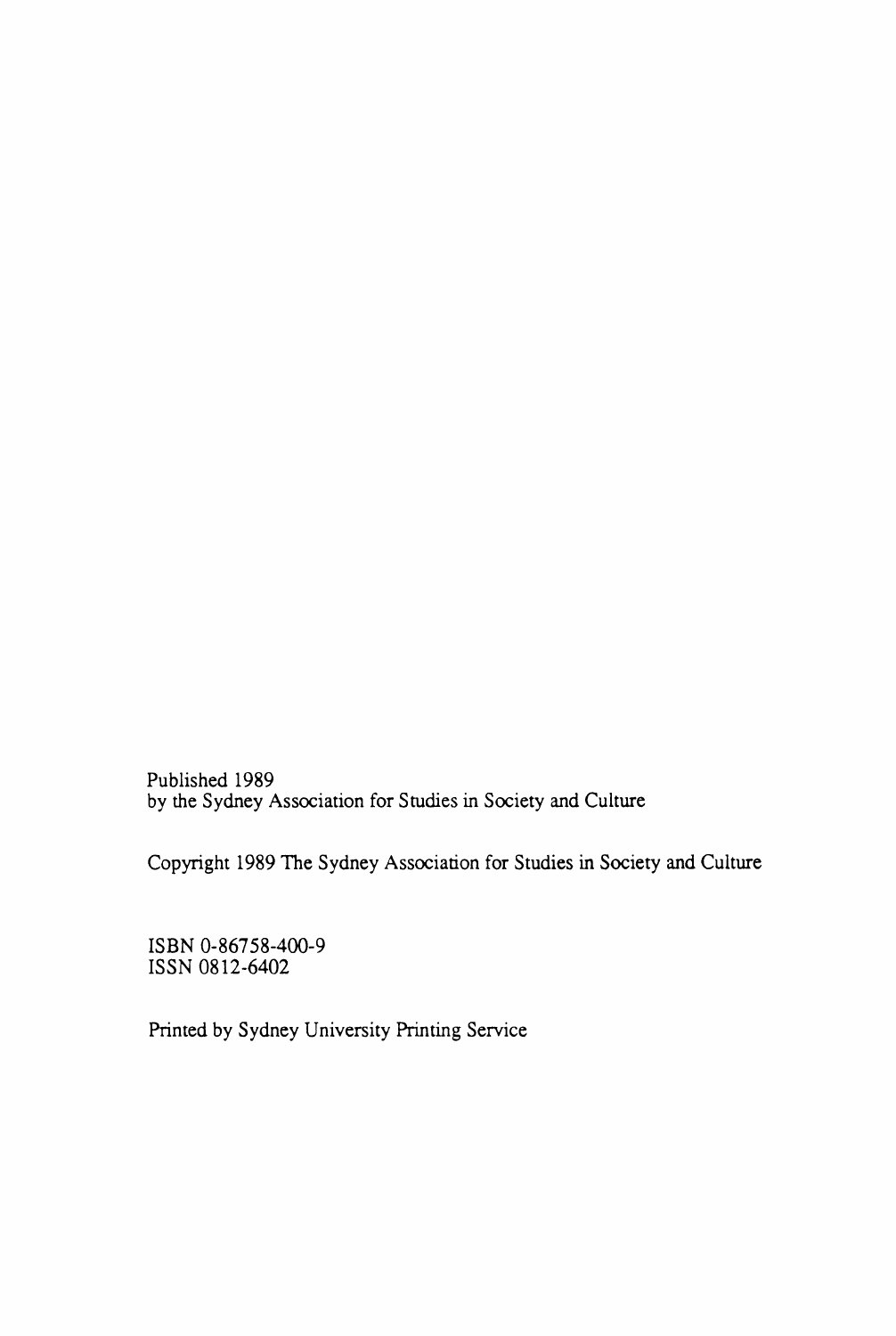## Sydney Association for Studies in Society and Culture

The aim of our Association is to bring together concerned scholars from Australia and overseas to discuss and publish on themes which transcend the usual academic disciplines and to establish links between subject areas. We now live in a hysterical atmosphere of cold war and anti-intellectual tirade (both from the Establishment and from the Extreme Left). Our Association hopes to provide a forum for those who feel strongly about academic freedom, peace and intellectual achievement, to air alternative views on society and culture.

This is the fifth volume of our series based on a conference held in October 1987. We hope to publish our sixth volume on 'Disasters in History' (based on another conference to held in late 1989). It is most likely that our seventh volume will be 'The Epic in History'. The themes of our conferences and publications are those topics where the links between subject areas and between culture and the social world have been obscured by the conservative institutions of our cultural and social establishments.

## Honorary President

A successor to the late Professor Sir Edmund Leach (King's College, Cambridge), has not yet been approached.

## Honorary Advisers

C. Manning Clark (Emeritus Professor of History, Australian National University) Christopher Hill (Formerly Master of Balliol College, Oxford) Eric J. Hobsbawm (Emeritus Professor of History, Birkbeck College, University of London) Julia Kristeva (Professor of Linguistics, University of Paris) F. Venturi (Professor of History, University of Turin)

## Chairperson

J.O. Ward (History, University of Sydney)

## Co-ordinator

Zdenko Zlatar (History, University of Sydney)

## Treasurer

S.N. Mukherjee (History, University of Sydney)

## Books can be purchased from:

J.O. Ward Department of History, University of Sydney, NSW, 2006, Australia.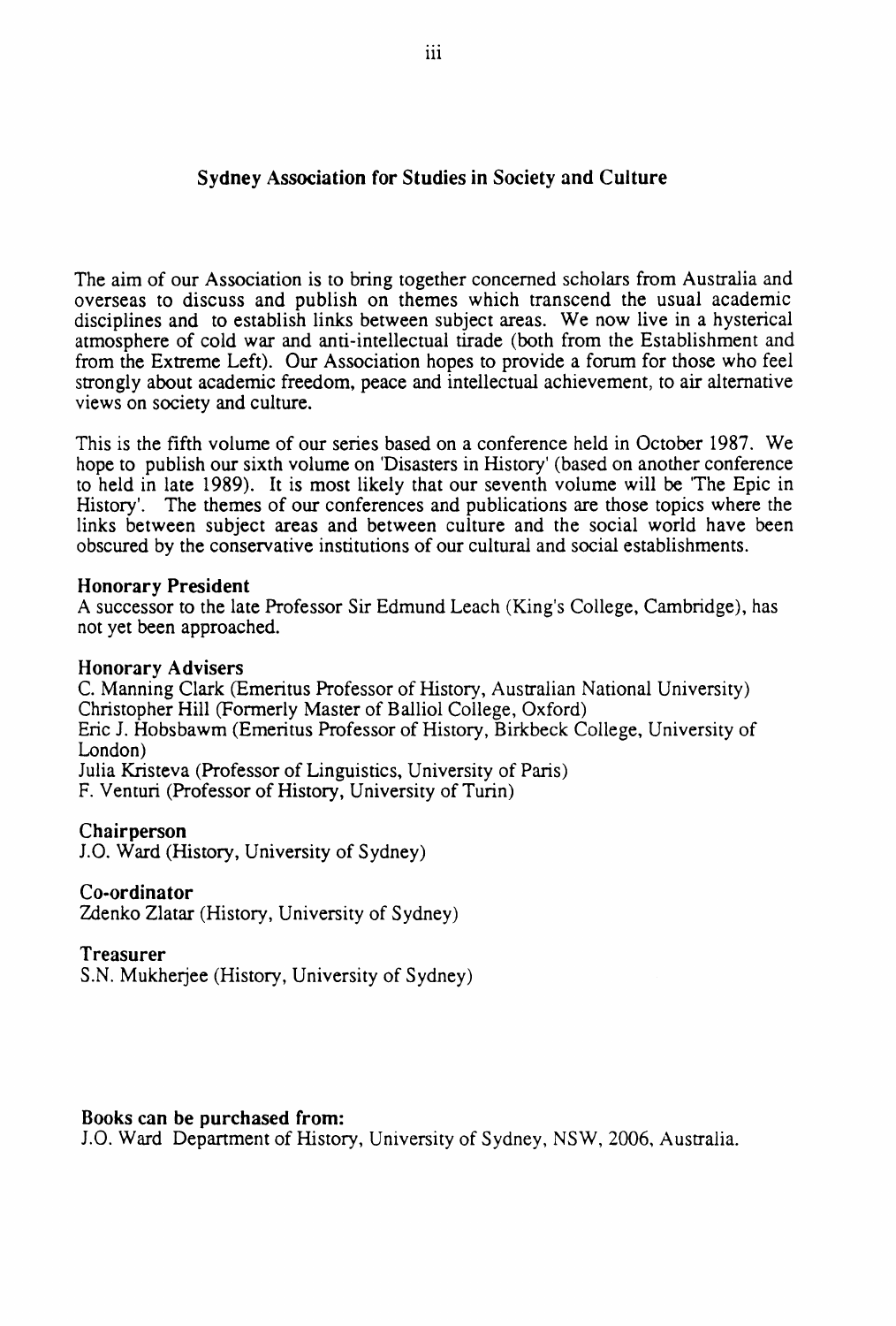## **CONTENTS**

| PREFACE                                                                                                                                                                                                                                                        |  |
|----------------------------------------------------------------------------------------------------------------------------------------------------------------------------------------------------------------------------------------------------------------|--|
| 'REVOLUTION' AS AN HISTORIOGRAPHICAL<br>CATEGORY FOR PRE-INDUSTRIAL EUROPE<br>(FROM ANTIQUITY TO THE SIXTEENTH CENTURY)<br>Appendix I "REVIEW OF CONAL CONDREN<br>STATUS AND APPRAISAL OF CLASSIC TEXTS"<br>Appendix II "THE GERMAN ROYAL ELECTION OF 1125 AD" |  |
| THE PLACE OF THE SEVENTEENTH CENTURY<br>REVOLUTION IN ENGLISH HISTORY                                                                                                                                                                                          |  |
| CHRISTOPHER HILL ON THE ENGLISH REVOLUTION<br>A SCEPTICAL DE-CODING OF SIGNIFICANCES                                                                                                                                                                           |  |
| MILTON AND THE ENGLISH REVOLUTION                                                                                                                                                                                                                              |  |
| THE MYTH OF THE FRENCH REVOLUTION REVISITED                                                                                                                                                                                                                    |  |
| WAS THE 1905 REVOLUTION A PRODUCT OF RUSSIA<br>AS A 'DEVELOPING SOCIETY'? A CRITICAL APPRAISAL<br>OF TEODOR SHANIN's THE ROOTS OF OTHERNESS:<br><b>RUSSIA'S TURN OF CENTURY</b><br>Appendices I - III                                                          |  |
| ART AND CULTURE AS REVOLUTION                                                                                                                                                                                                                                  |  |
| "VARIATIONS ON A THEME BY TROTSKY"                                                                                                                                                                                                                             |  |
| MARXIST HISTORIANS IN SEARCH OF A REVOLUTION<br>IN INDIA                                                                                                                                                                                                       |  |
| THE CONCEPT OF PEASANT REVOLT IN SOUTHEAST ASIA                                                                                                                                                                                                                |  |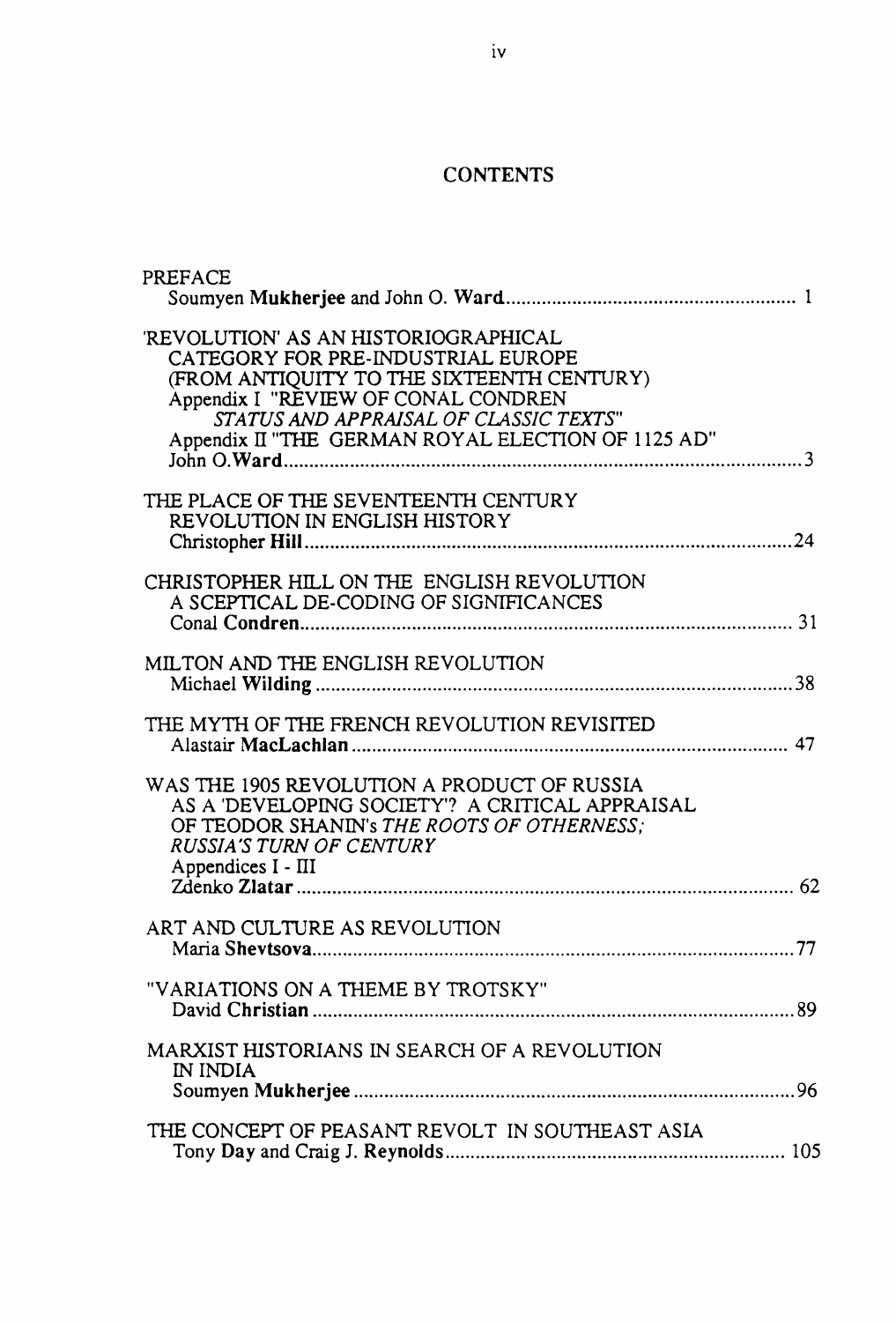The original programme of the REVOLUTIONS AS HISTORY workshop (held in the STAFF CLUB, University of Sydney, 9-10 October, 1987) was (listed in order of delivery):

Christopher Hill : The Importance of the English Revolution in Modern History (read by S.N. Mukherjee)

John O. Ward: "Revolution" as an historiographical category from antiquity to the sixteenth century

Michael Wilding: Milton and the English Revolution

Alastair MacLachlan: The Myth of the French Revolution Reconsidered

S.N. Mukherjee: Marxist Historians in Search of a Revolution in India

Adrian Chan: From the Resolution on Party History by the Chinese CP to the future of revolutions as such. (Could not panicipate owing to ill-health)

Zdenko Zlatar: A Critical Appraisal of Teodor Shanin's *The Roots of Otherness*: *Russia's Turn of Century:* was the 1905 Revolution a product of Russia as a 'Developing Society'?

Maria Shevtsova: Art and Culture as Revolution

Graeme Gill: The Soviet Revolution of 1917

Tony Day and Craig Reynolds: Peasant Rebellion and the Concept of Hegemony: the Case of Southeast Asia in the 19th Century

A.C. Milner: Revolution in Malay Political Discourse in the 20th Century. (Could not be available, in the event)

David Marr: Revolution in Yiemam

David Christian: Trotsky's notion of Revolution

Conal Condren: 'Christopher Hill's Paper'

Ranajit Guha: On the theme of the 'workshop'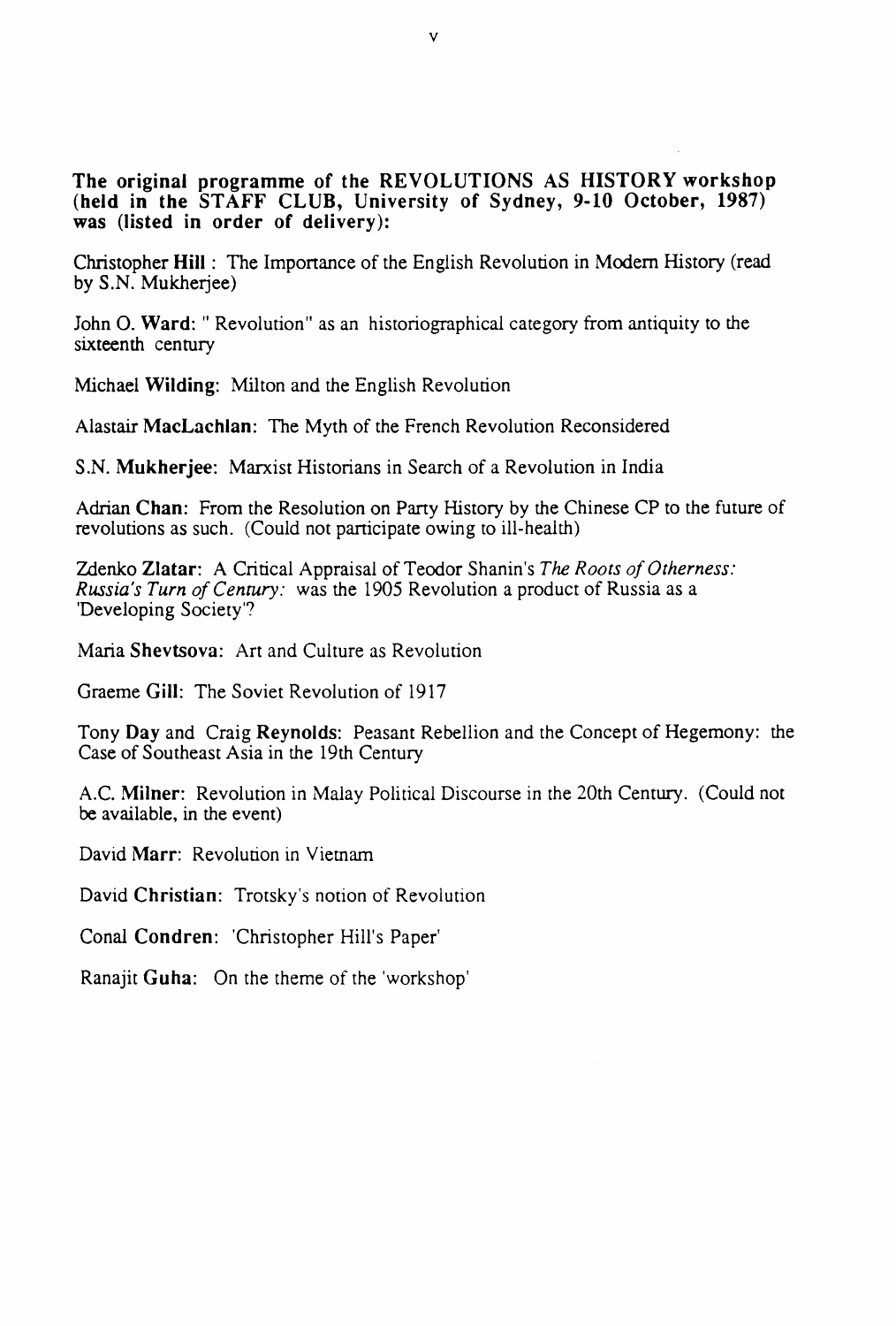## **NOTES ON CONTRIBUTORS:**

**David Christian** teaches History at Macquarie University. He is interested in marxism and modem history.

**Conal Condren** teaches Politics at the University of New South Wales. He is interested in early modem European political ideas and institutions.

**Tony Day** teaches Indonesian Studies at the University of Sydney. His special field is Indonesian history and literature.

**Christopher Hill,** formerly Master of Balliol College, Oxford, is a famous historian of seventeenth century England.

**Soumyen N. Mukherjee** teaches History at the University of Sydney. His special fields are urban, social history and the history of ideas.

**Alastair MacLachlan** teaches History at the University of Sydney. His special field is modem European history.

**Craig J. Reynolds** teaches History at the University of Sydney. His special interest is Thai history and historiography.

**Maria Shevtsova** teaches French Studies at the University of Sydney. Working in the field of sociology of culture, she is especially concerned with socio-cultural theory and policy and the sociology of theatre.

**John 0. Ward** teaches History at the University of Sydney. He is interested in all aspects of medieval European history and historiography.

**Michael Wilding** teaches English at the University of Sydney. A well-known fiction writer, he has published many essays on English literature, 'Political Fictions', Milton and other subjects.

**Zdenko Zlatar** teaches History at the University of Sydney. His special interests are modem Russian history, Slavonic history and the Reformation.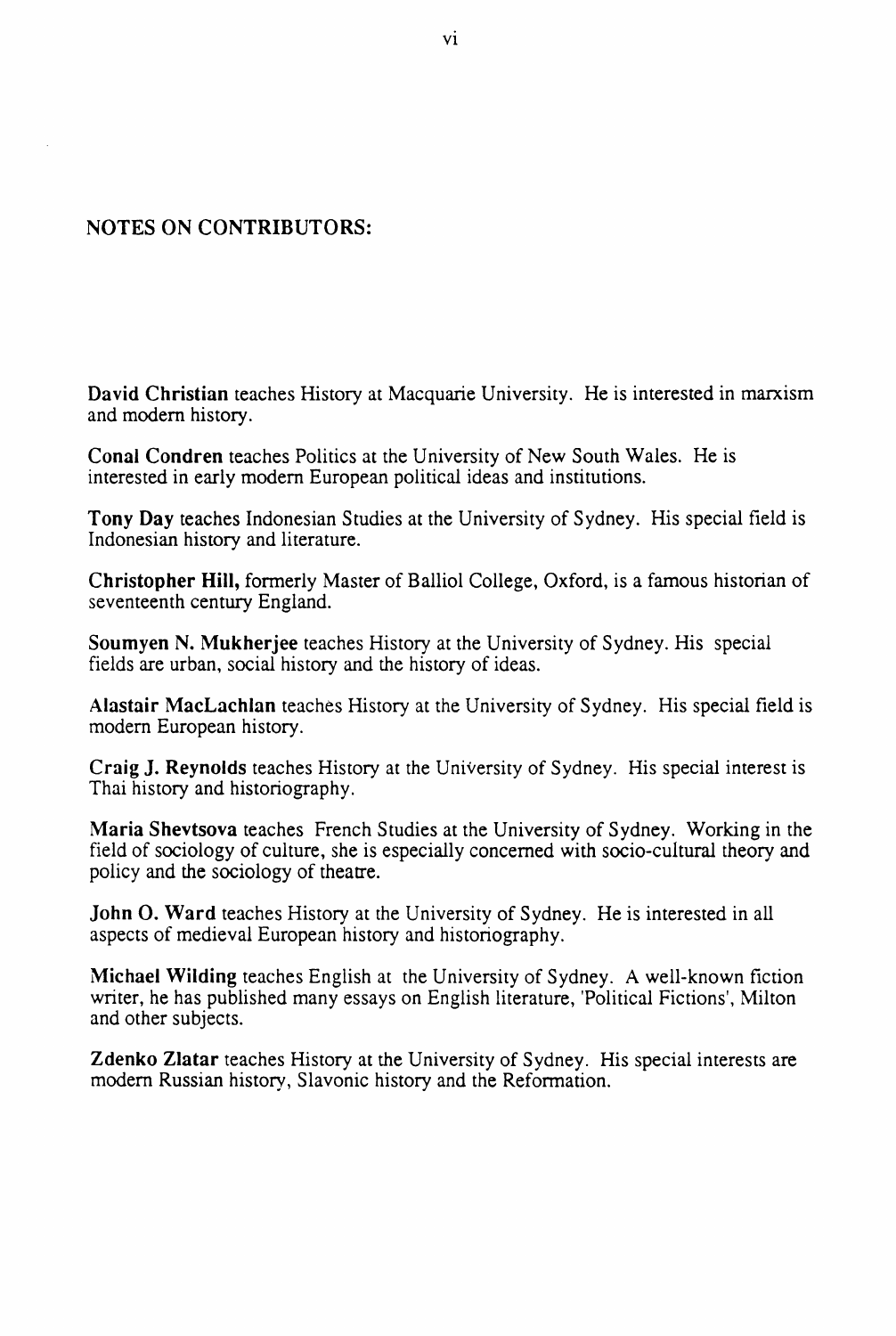#### PREFACE

The Sydney Association for Studies in Society and Culture was lucky to have Christopher Hill, one of its Honorary Advisers, to address the Association's Annual General Meeting in March 1987. Hill's topic was, "The Place of the Seventeenth-Cenrury Revolution in English History". He ended his talk with the following provocative remarks, "so my argument (for you to think about and no doubt disagree with), is that England was the country of the first political revolution; this led to England becoming the country of the first industrial revolution, and this in turn led to her becoming the first world empire. The processes are, I think, indissolubly connected". There was, of course, much discussion: some disagreed very strongly with the 'Hill Thesis' and the talk got us all thinking about the nature of the debate on revolutions among historians. In October 1987 the Association decided to hold a workshop on this subject We had, at this workshop, scholars from all over Australia, representing various disciplines, Anthropology, History, Politics, Economics, English, French Studies, Asian Studies, Linguistics and Philosophy. The theme of the workshop was "Revolution as History" - a study of the interaction between Historians and Revolutions", how the idea of the revolution developed through ages, how historians deal with revolutions and why debates on revolutions generate such heat. The workshop was not particularly interested in the causes or effects of revolutions. We had however, many conlributions from Asia, some of which could not, unfortunately, be presented in this book.

We start off the volume with John O.Ward's paper on 'Revolution' as an historiographical category for pre-induslrial Europe (from antiquity to the sixteenth century). Ward examines the term "revolution" as a construction and ponders on "the mental processes and categories that determine and make possible" such constructions. After examining some "developments" in pre-modern Europe which are - somewhat confusingly - dubbed by modern scholars as "revolutions" Ward asks why they are so dubbed, and finds no systematic answer, because there is no agreement among scholars about "truly revolutionary" and "globally, universally and fundamentally" significant themes in history. His paper ends with an example of the kind of pseudo-historical writing that *does* systematically advance a theory of the "truly revolutionary".

Christopher Hill's paper deals with the differences between the pre-revolutionary England of the sixteenth and early seventeenth centuries and the post-revolutionary England of the second-half of the seventeenth century. He shows how the English Revolution changed the course of world history: "If England had not followed a different path from that of the continental absolutist regimes, the emergence of modern science might have been very much delayed. The ideas of the European Enlightenment of the eighteenth century are the ideas of the English Revolution - of the Levellers, of Hobbes, of Harrington, of Milton, of Locke, and of Newton".

Conal Condren disagrees. In his cleverly written paper Condren scores a number of points against Hill. This is not an unfamiliar phenomenon: if one has a narrow, empirical view of history one cannot see the global significance of revolutions. One either sides with Edmund Burke or with Tom Paine; Condren is clearly on the side of Burke. In this age of *glasnost* and *perestroika,* it seems that Condren's paper belongs to the cold war of the fifties.

Michael Wilding in his short but incisive essay examines the revolutionary ideology of Milton, and explains how his early revolutionary beliefs continued in all of Milton's writings: "from the prerevolutionary 1630s, through his employment by the council of state to write official propaganda for the new republic, or into the dark years of the restoration, reaction and repression, Milton remained firmly committed to a revolutionary position, never ceasing to give expression to egalitarian, anti-authoritarian, communistic progressive beliefs".

Alastair MacLachlan has given us an excellent account of the linquistic explosion of the French Revolution: he treats the Revolutionary discourse of 1789, as a sign not as a screen. The Revolutionary discourse cannot be dismissed as mere rhetoric, for it ts very likely that the language and symbols of the Revolution are the most lasting legacy of 1789. MacLachlan also deals with the myth of the Revolution. He shows that we need the "myth". "In many ways it remains vital to any attempt to restore the contingency of the Revolution, and to rescue its participants not just from theoretical models of class or from subservience to the imperatives of the state ... but from ... the redundancy and the trivialization imposed on their language, their emotions, their experiences, their politics, by a modern critical history which operates solely under the rubric of de-mystification".

Zdenko Zlatar's essay is an exercise in historiography. He critically reviews Shanin's work on the Russian Revolution of 1905. He takes Shanin to task: "His thesis that the 1905 revolution in the Russian countryside was the product of Russia as a 'developing society' is a classic example of what Lucien Febvre and Marc Bloch have called a badly put question, "une question mal posé".